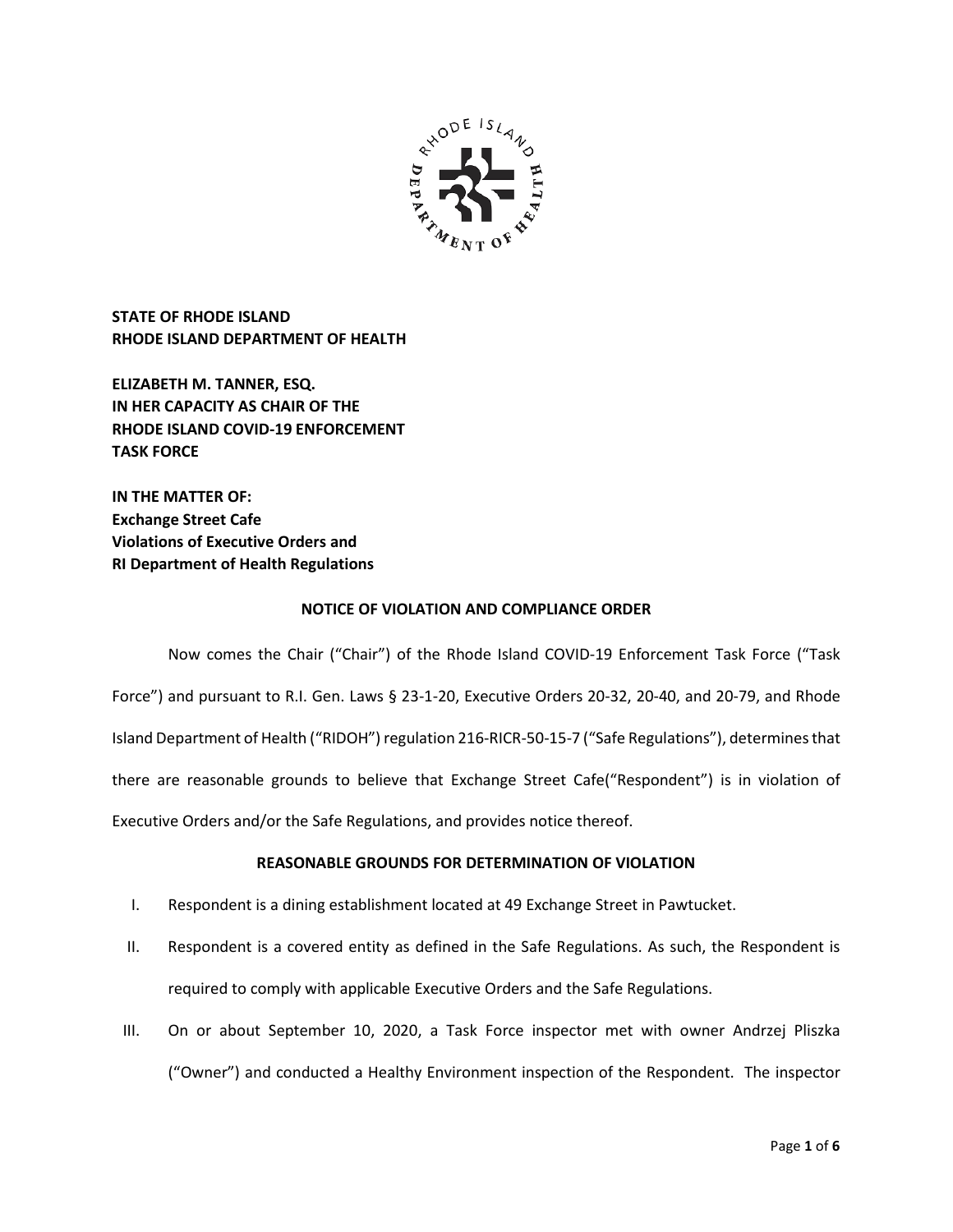performed a checklist inspection based on the Safe Regulations and determined that Respondent scored a 7/11 for overall requirements and a 4/5 for dining requirements. After the inspection, the inspector provided information and resources to the Owner to help Respondent achieve full compliance. This included a recommendation to the Respondent on how to access www.ReopeningRI.com and the relevant websites for the Executive Orders, rules, regulations, and guidance.

- IV. On or about October 14, 2020, a different Task Force inspector conducted a reinspection of the Respondent. The inspector met with the Owner and performed a checklist inspection based on the Safe Regulations. The inspector determined that the Respondent scored a 6/12 for overall requirements and a 2/5 for dining requirements.
- V. Therefore, as a result of the Respondent's continued failure to comply with applicable Executive Orders and the Safe Regulations, and in the absence of any other information to rebut the allegations above, RIDOH has drawn the conclusion that the above allegations are true, and the Respondent is not in compliance with applicable Executive Orders and/or the Safe Regulations.

### **ALLEGED VIOLATIONS**

The following alleged violations stem from the October 14, 2020 reinspection.

I. Respondent is in violation of Section  $7.4.1(A)(1)(f)$  of the Safe Regulations, which requires the designation of a point of contact who is familiar with the applicable Executive Orders and the Safe Regulations, and who will work with RIDOH on testing, contact tracing, case investigation, isolation and quarantine follow up. Despite providing information and resources to the Owner on September 10, 2020, the Respondent made no corrective measures and displayed a lack of understanding of the applicable Executive Orders and the Safe Regulations. The inspector concluded, therefore, that there was no point of contact who is familiar with the applicable Executive Orders and the Safe Regulations.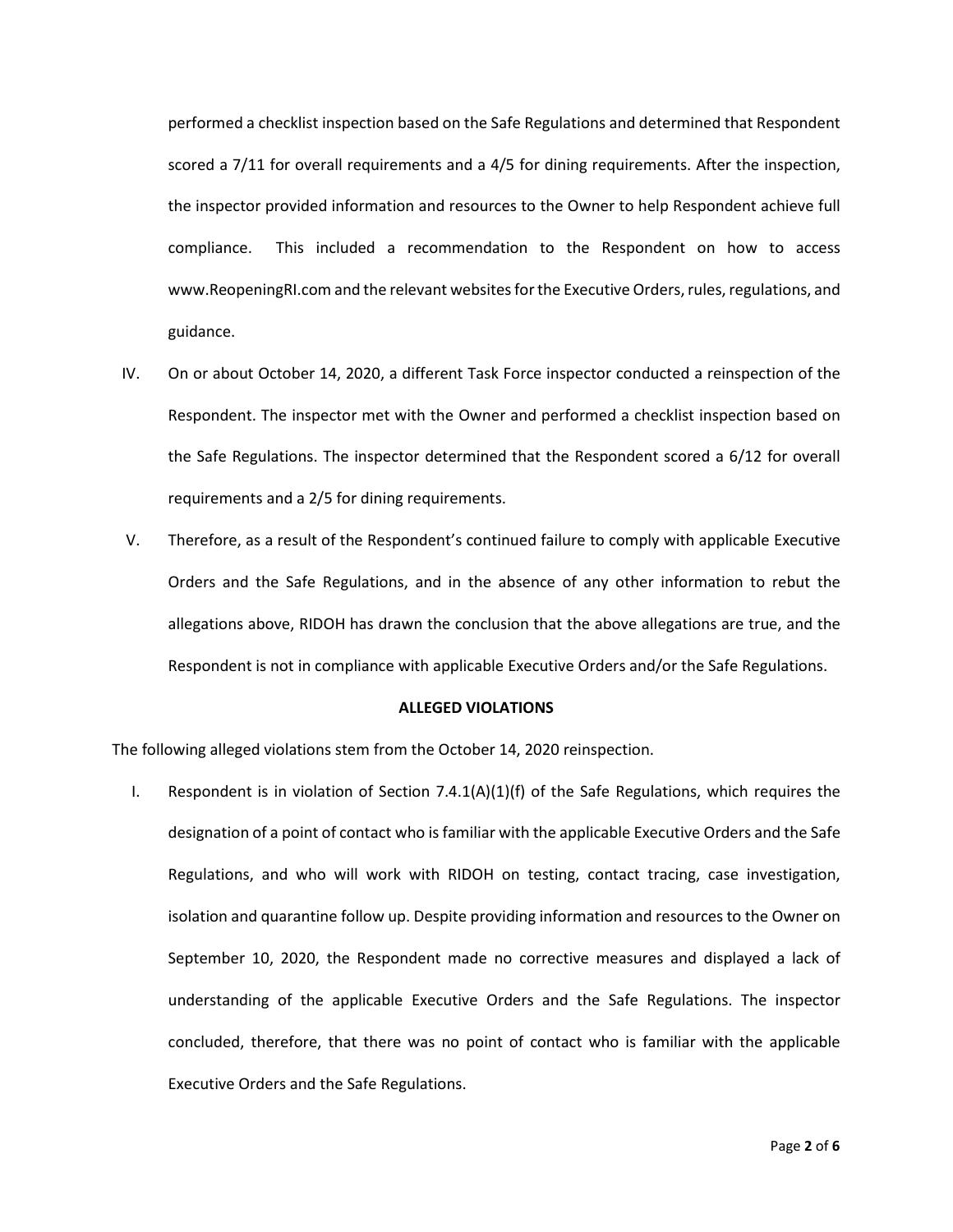- II. Respondent is in violation of Section  $7.4.1(A)(1)$  of the Safe Regulations, which requires each covered entity to develop, maintain, and ensure compliance with a written plan for the safe operation of the establishment. Upon request, Respondent still could not produce a written plan.
- III. Respondent is in violation of Section 7.4.1(A)(1)(a) of the Safe Regulations, which requires establishments to ensure compliance with a plan that includes procedures relative to, among other things, physical distancing at all times, to the extent feasible, and additional measures to be taken in high traffic, communal, or other areas where physical distancing is not feasible. Respondent admitted to not having the required plan and the inspector observed that there were no measures in place to ensure that physical distancing was maintained.
- IV. Respondent is in violation of Section 7.4.1(A)(4) of the Safe Regulations, which requires each covered entity to ensure the placement of posters or signs at entry to its establishments educating any individual at the establishment concerning entry screening, required physical distancing, use of cloth face coverings, and other subjects as provided in guidance issued by RIDOH. Although some of the required information was posted, the inspector observed that information pertaining the wearing of cloth face coverings was missing and concluded, therefore, that the Respondent failed to ensure the placement of all required posters.
- V. Respondent is in violation of Sections 7.4.1(A)(6) & (7) of the Safe Regulations, which require each covered entity to ensure the performance of environmental cleaning of its establishments once per day and to maintain records documenting such environmental cleaning. Upon request, the Respondent could not produce the required records.
- VI. Respondent is in violation of Section 7.4.1(A)(8) of the Safe Regulations, which requires all covered entities to maintain an employee work log that identifies the full name, phone number, and the date and time of all shifts worked by each employee. This work log must be maintained for at least thirty (30) days. Upon request, Respondent could not produce an employee work log.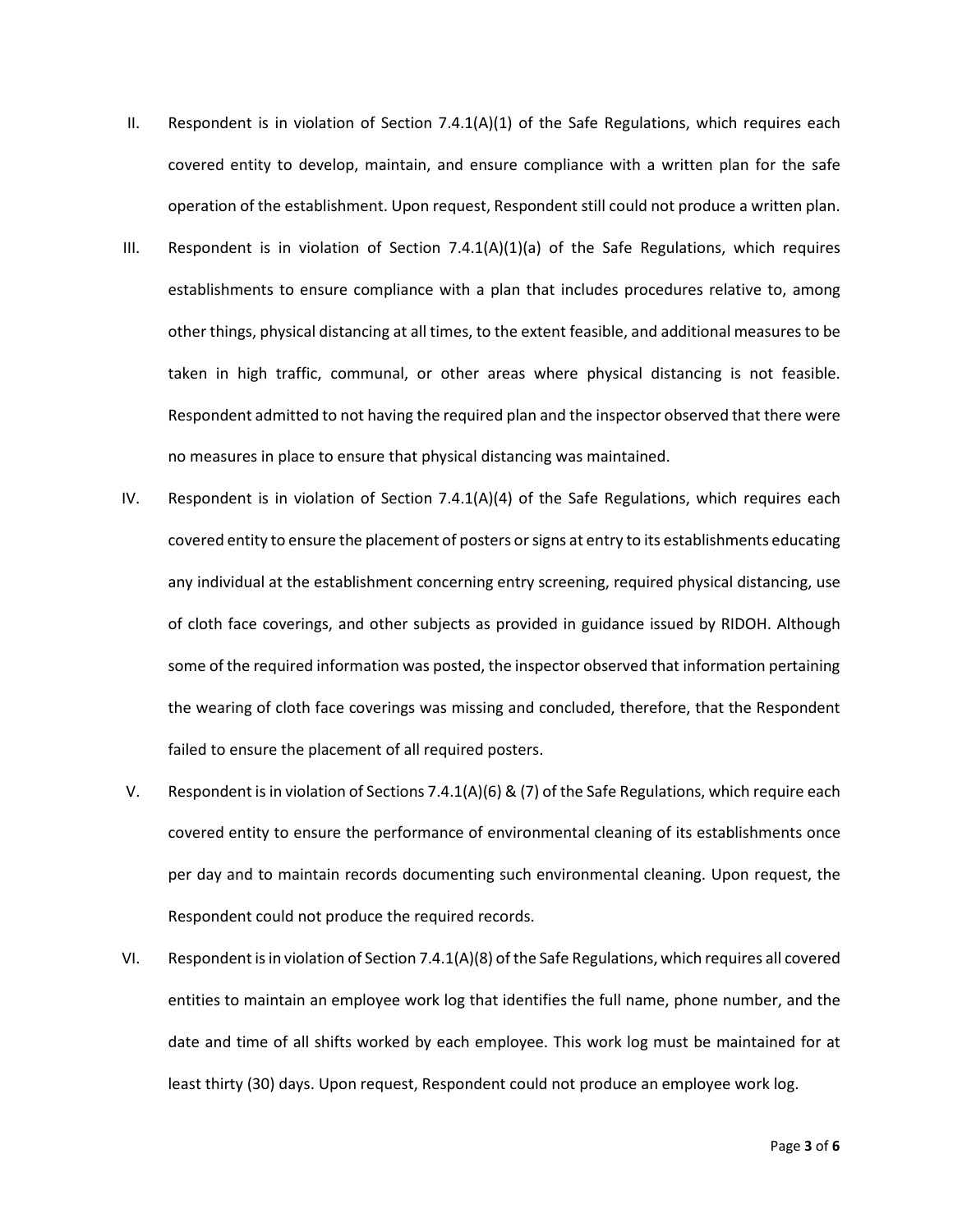- VII. Respondent is in violation of Section 7.4.2(A)(1)(a) of the Safe Regulations, which requires that tables be separated by at least eight (8) feet from table edge to table edge or to allow six (6) feet spacing between seated customers at different tables unless separated by a physical, non-porous barrier of an appropriate height. The inspector observed that numerous tables were not separated by a barrier of any kind and were neither spaced at least eight (8) feet from table edge to table edge nor allowed six (6) feet of spacing between seated customers at different tables.
- VIII. Respondent is in violation of Section 7.4.2(A)(2) of the Safe Regulations, which prohibits selfservice seating. The inspector observed that patrons were allowed to seat themselves without assistance by the Respondent.
- IX. Respondent is in violation of Section 7.4.2(A)(1)(a) of the Safe Regulations, which requires that information be collected from all visitors and other entrants who have interacted with others present on site for a period of 15-minutes or more solely for the purposes of contact tracing. Upon request, the Respondent admitted that they did not collect the required information for patrons who were on site of a period of 15 minutes or more.

#### **ORDER**

It is hereby ORDERED, that on or before the tenth (10<sup>th</sup>) day from service of this Notice of Violation and Compliance Order, Respondent shall remedy the above cited violations and come into full compliance with applicable Executive Orders and Regulations, by fulfilling the conditions as set forth below:

- I. Respondent shall designate a point of contact who is familiar with applicable Executive Orders and the Safe Regulations, and who will work with RIDOH on testing, contact tracing, case investigation, isolation and quarantine follow up.
- II. Respondent shall develop, maintain, and ensure compliance with a written plan for the safe operation of the establishment.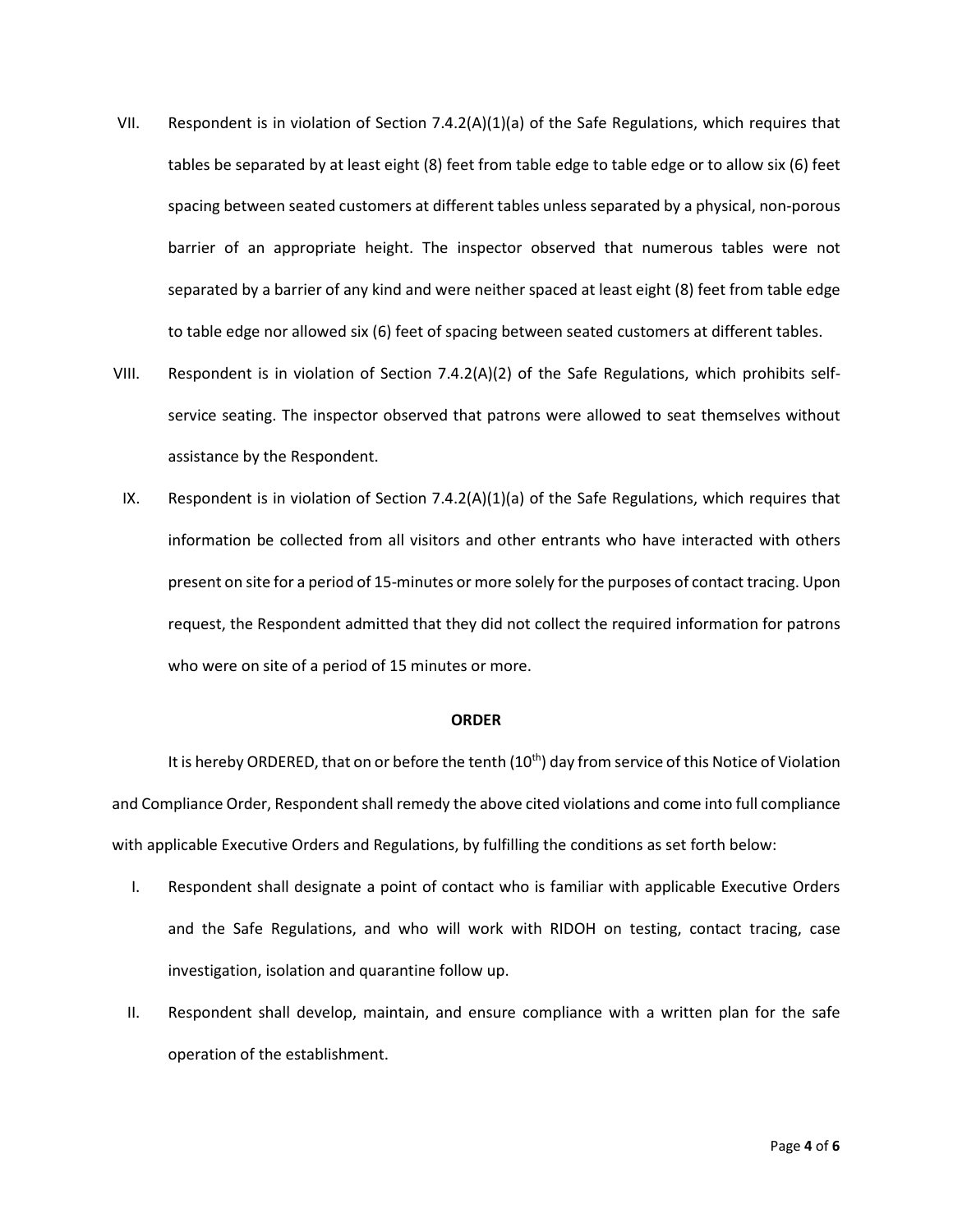- III. Respondent shall ensure compliance with its plan for safe operation, required pursuant to Section 7.4.1(A)(1) of the Safe Regulations, including compliance with, among other things, procedures consistent with the Safe Regulations relative to physical distancing at all times, to the extent feasible, and additional measures to be taken in high traffic, communal, or other areas where physical distancing is not feasible.
- IV. Respondent shall ensure the placement of posters or signs at entry to its establishment educating any individual at the establishment concerning entry screening, required physical distancing, use of cloth face coverings, and other subjects as provided in guidance issued by RIDOH.
- V. Respondent shall ensure the performance of environmental cleaning of its establishment once per day and maintain records documenting such environmental cleaning.
- VI. Respondent shall maintain an employee work log that identifies the full name, phone number, and the date and time of all shifts worked by each employee. This work log must be maintained for at least thirty (30) days.
- VII. Respondent shall ensure that tables are situated to allow separation of at least eight (8) feet from table edge to table edge or to allow six (6) feet spacing between seated customers at different tables unless separated by a physical, non-porous barrier of an appropriate height.
- VIII. Respondent shall ensure that all parties are seated by the Respondent and that no self-seating occurs.
- IX. Respondent shall ensure that information be collected from all visitors and other entrants who have interacted with others present on site for a period of 15-minutes or more solely for the purposes of contact tracing.